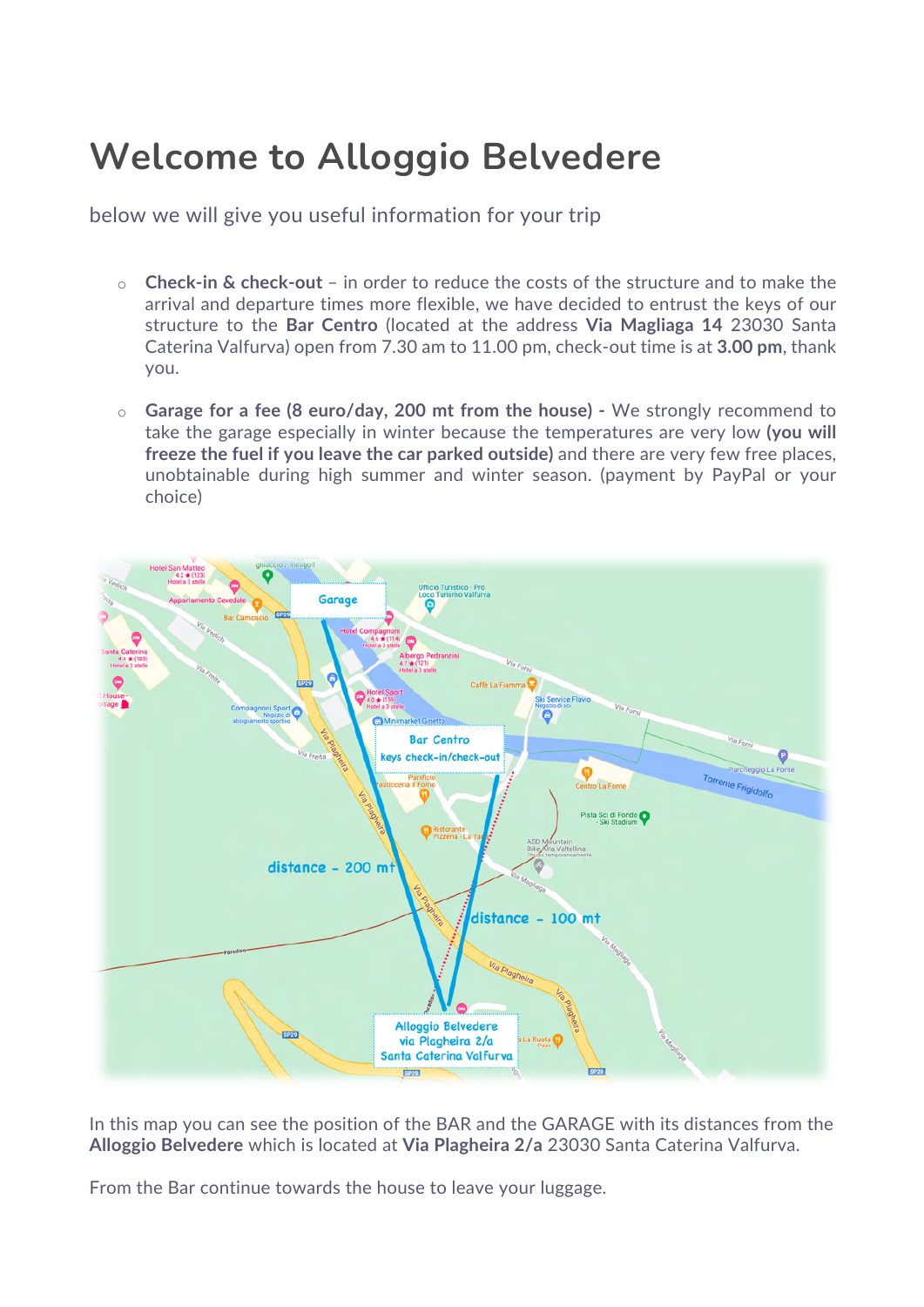Then go on to leave your car in the garage at Via Santa Caterina 2. The garage is located BELOW the K2 car park.



**number of the garage is 001**, you must continue along the passage to the end, you will find the garage on your right.

After you have parked your car in the garage here is the route to take on foot, there are 200m (4 minutes on foot):

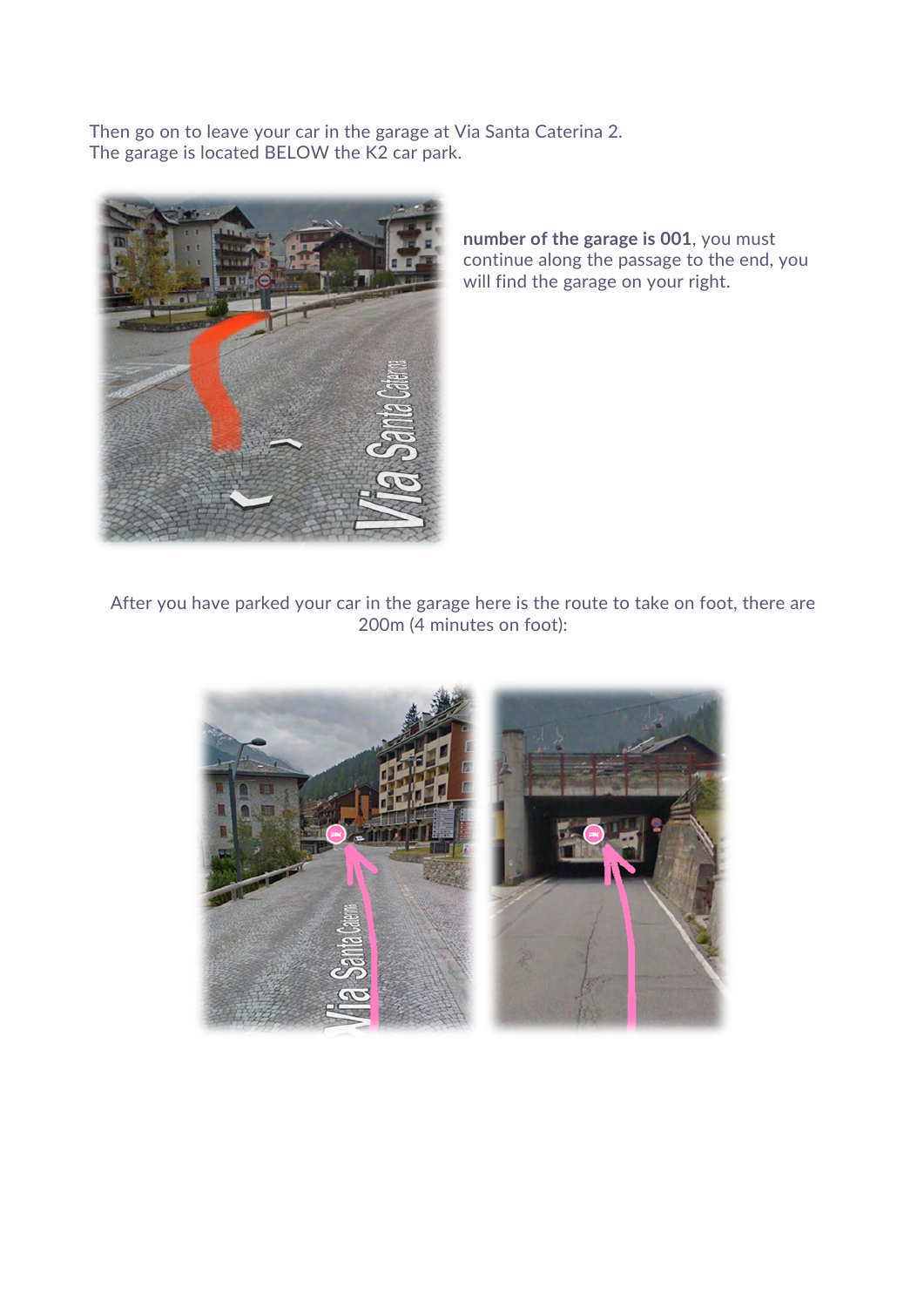Once you enter the building, keep to the right and continue along the corridor until you reach flat number  $6$  - you have reached your destination.  $\odot$ .

To exit the flat directly onto the ski slope, always keep to the right along the corridor until you reach the "USCITA PISTE" door.

In front of you there is a door to the ski slope, on the right side there is a ski and bobsleigh depot.



Position of separate waste collection in relation to the house (dry - also throw wet inside  $\circledcirc$ , paper, plastic, glass):